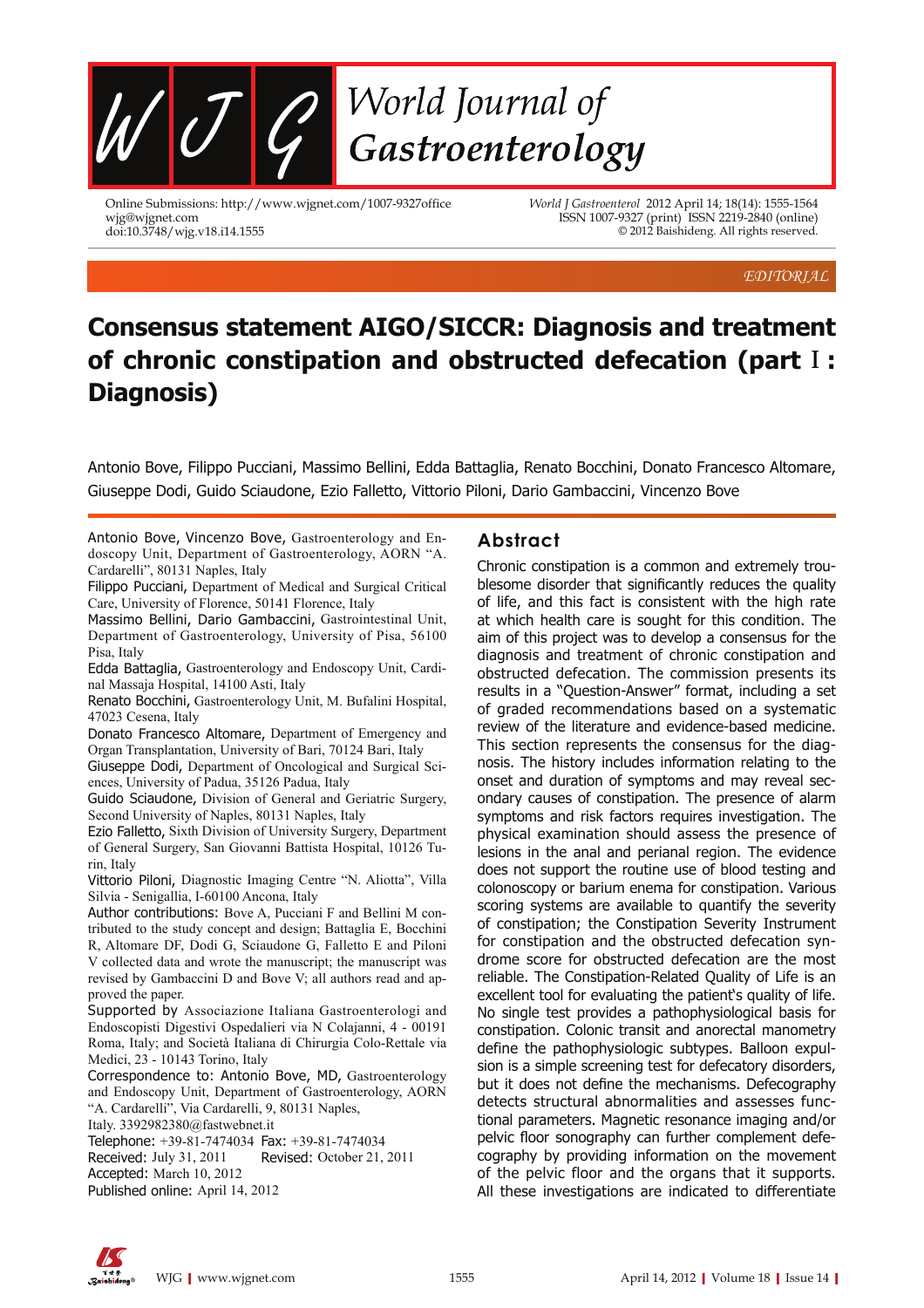between slow transit constipation and obstructed defecation because the treatments differ between these conditions.

© 2012 Baishideng. All rights reserved.

**Key words:** Slow transit constipation; Dyssynergic defecation; Obstructed defecation; Constipation scoring system; Quality of life; Anorectal manometry; Colon motility; Balloon expulsion test; Defecography

**Peer reviewers:** Venkatesh Shanmugam, MBBS, MS, Dip. NB, FRCS, MD, Specialist Registrar, Royal Derby Hospital, Uttoxeter Road, Derby, DE22 3NE, United Kingdom; Wallace F Berman, MD, Professor, Division of Pediatric GI/Nutrition, Department of Pediatrics, Duke University Medical Center, Duke University School of Medicine, Durham, Box 3009, NC 27710, United States

Bove A, Pucciani F, Bellini M, Battaglia E, Bocchini R, Altomare DF, Dodi G, Sciaudone G, Falletto E, Piloni V, Gambaccini D, Bove V. Consensus statement AIGO/SICCR: Diagnosis and treatment of chronic constipation and obstructed defecation (part 1: Diagnosis). *World J Gastroenterol* 2012; 18(14): 1555-1564 Available from: URL: http://www.wjgnet.com/1007-9327/full/v18/ i14/1555.htm DOI: http://dx.doi.org/10.3748/wjg.v18.i14.1555

### **INTRODUCTION**

The mission of the Italian Association of Hospital Gastroenterologists (AIGO) is to advance the knowledge of digestive pathologies, to promote progress in the prevention, diagnosis, care and rehabilitation of gastrointestinal diseases, and to promote research.

The aim of the Italian Society of Colo-Rectal Surgery (SICCR) is to ensure the highest therapeutic standards through the evaluation and introduction into medical practice of the latest advances in the areas of prevention, diagnosis and care of pathologies involving the colon, rectum and anus.

The Joint Committee AIGO/SICCR is made up of members of these two scientific societies, elected on the basis of their experience in treating functional and organic problems of the colon and rectum.

The objective of the committee was to develop a consensus statement on the most important diagnostic and therapeutic aspects of functional constipation and obstructed defecation, including a set of graded recommendations based on a review of the literature and on evidence-based medicine.

### **LITERATURE SEARCH**

A search of the literature was carried out using the online databases of PUBMED, MEDLINE and COCHRANE to identify articles published in English before April 2011 and reporting trials conducted on adult subjects with chronic constipation. The key words used were: Rome criteria, constipation, slow transit constipation,

#### **Table 1 Levels of evidence[1]**

| Levels of evidence |                                                          |
|--------------------|----------------------------------------------------------|
|                    | Randomised clinical trials with $P \leq 0.05$ , adequate |
|                    | sample size, and appropriate methodology                 |
|                    | Randomised clinical trials with $P < 0.05$ , inadequate  |
|                    | sample size, and/or inappropriate methodology            |
| $\mathbb{H}$       | Non-randomised trials with simultaneous controls         |
| <b>IV</b>          | Non-randomised trials with historical controls           |
| V                  | Case series                                              |

pelvic floor dyssynergia, dyssynergic defecation, dyschezia, colonic inertia, bowel questionnaire, constipation scoring system, quality of life, anorectal manometry, rectal compliance, colonic transit, colon motility, gastrointestinal motility, colonic manometry, balloon expulsion test, pelvic floor imaging, proctography, cystoproctography, dynamic magnetic resonance, anal ultrasound, endosonography, constipation medical therapy, alimentary fibres, laxatives, prokinetics, probiotics, biofeedback, pelvic floor rehabilitation, sacral nerve stimulation, obstructed defecation, outlet obstruction, rectocele, rectal intussusception, rectal prolapse, enterocele, Duhamel operation, Block operation, Sarles operation, stapled transanal resection, Delorme operation, Ripstein operation, colorectal surgery, colectomy, ileorectal anastomosis, segmental colonic resection, laparoscopic colectomy, antiperistaltic cecoproctostomy, cecorectal anastomosis, antegrade colonic enema, Malone's procedure, Malone antegrade continence enema, colostomy, ileostomy, colonic irrigation, pelvic organ prolapse, posterior vaginal prolapse, posterior colporrhaphy, transanal repair, transvaginal repair and mesh.

## **LEVELS OF EVIDENCE AND GRADING OF RECOMMENDATIONS**

The recommendations of the committee were defined and graded based on the current levels of evidence and in accordance with the criteria adopted by the American College of Gastroenterology's Chronic Constipation Task Force<sup>[1]</sup>.

Five evidence levels were defined (Table 1). The recommendations were graded A, B and C (Table 2).

The committee wishes to underline that insufficient evidence does not automatically imply "evidence against" a statement. Many decisions in daily practice are based on clinical experience. Sometimes, it is difficult to find scientific papers supporting a widespread clinical practice, but this difficulty does not mean that we need to refute or abandon therapies that clinicians have been using for years with their patients. Evidence-based medicine is a useful tool to guide clinical practice, but if applied mechanically and without the application of common sense and personal experience, it can lead to erroneous conclusions<sup>[2]</sup>.

In the development of this consensus statement, the committee identified five key areas (Table 3) and divided

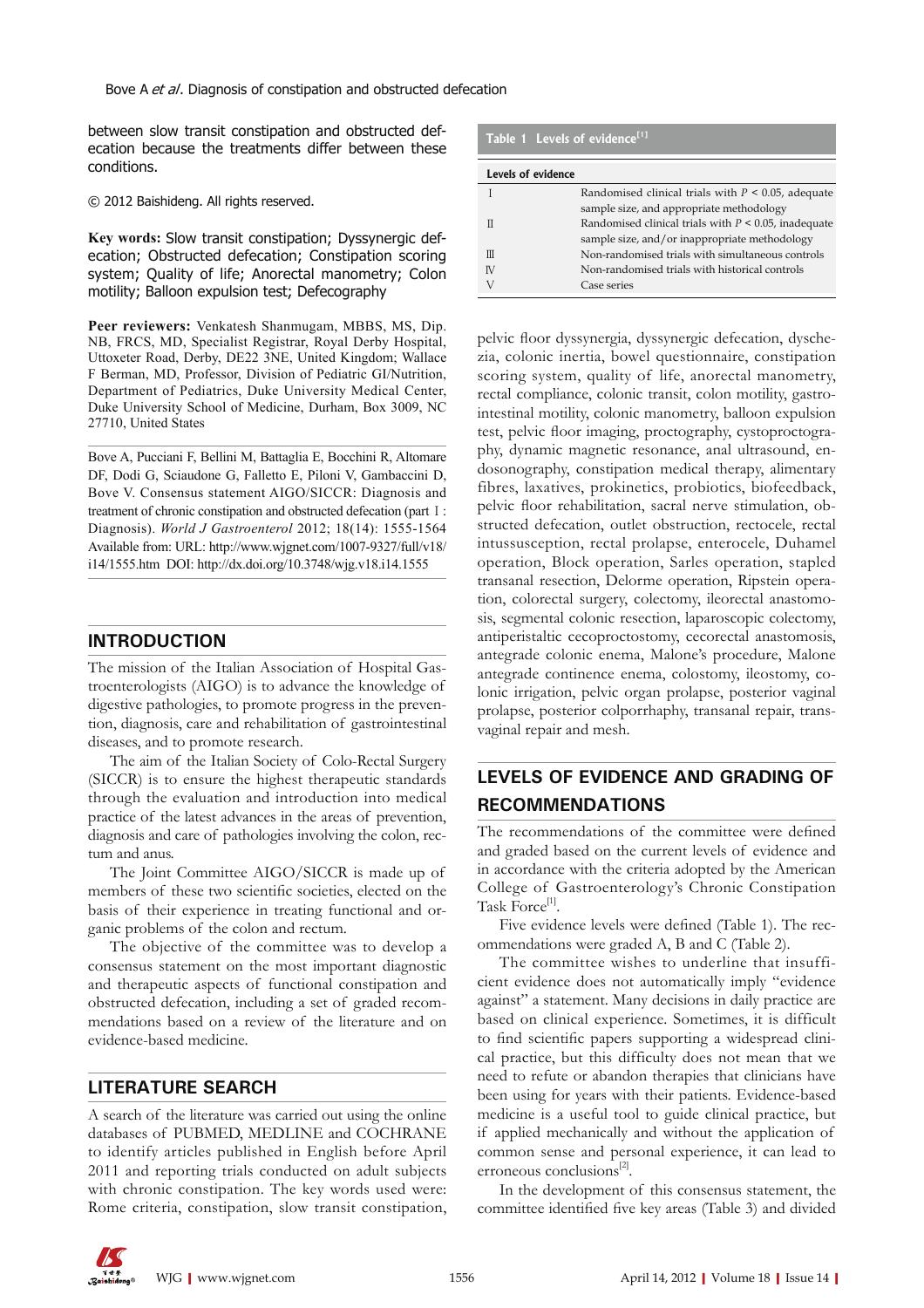| Table 2 Grading of the recommendations <sup>[1]</sup> |                                                                |  |  |
|-------------------------------------------------------|----------------------------------------------------------------|--|--|
| Grading of the recommendations                        |                                                                |  |  |
| A                                                     | Recommendation supported by two or more level I trials, with-  |  |  |
|                                                       | out conflicting evidence from other level I trials             |  |  |
| в                                                     | Recommendation based on evidence from a single level I trial   |  |  |
|                                                       | OR, evidence from two or more level I trials with conflicting, |  |  |
|                                                       | evidence from another level I trial OR, evidence from two or   |  |  |
|                                                       | more level II trials                                           |  |  |
|                                                       | Recommendations based on levels of evidence Ⅲ-V                |  |  |

OR: Odds ratio.

them into subsections. Each subsection was researched, and recommendations were prepared by one or more members of the committee in accordance with specific themes defined by the committee.

The process of drafting the consensus statement involved constant communication and evaluation conducted online and during four face-to-face working meetings held at 3-mo intervals. During these meetings, the levels of evidence and the grading of the recommendations were discussed to reach a consensus in all the areas covered in the consensus statement.

The commission presents its results here in a "Question-Answer" format, which will allow clinicians to find concise responses to their specific questions quickly and easily and to peruse the full text at their leisure.

#### **DEFINITION OF CONSTIPATION**

Constipation can be either primary or secondary. The commission adopted the definition of primary functional constipation outlined in the Rome  $\mathbb{II}$  criteria<sup>[3]</sup>. This set of criteria was developed by an international group of experts through a process of consensus, and it has been reviewed and revised more than once since it was first published $^{[3-5]}$ .

Stool form was defined using the Bristol stool form score<sup>[6]</sup>; constipation may involve slow intestinal transit and/or abnormal defecation; the definition of abnormal defecation from the Rome  $III$  criteria was adopted<sup>[7]</sup>.

# **CLINICAL EVALUATION AND SCORING SYSTEMS**

#### *Clinical evaluation*

Is a patient history useful in the evaluation of chronic constipation? A thorough medical history should always be taken in patients with chronic constipation. This process constitutes the first approach to the patient and is designed to detect events that may be directly or indirectly linked to the patient's symptoms<sup>[8-11]</sup>.

The patient history can identify conditions responsible for secondary constipation<sup>[11,12]</sup>, such as the following: (1) alarm symptoms, such as weight loss, bloody stools, anaemia, or a family history of colon cancer; (2) conditions and/or diseases potentially associated with

Table 3 Areas defined by the committee for the consensus **statement**

#### **Area**

- 1 Clinical evaluation and scoring systems
- 2 Diagnostic techniques
- 3 Medical and rehabilitative treatment 4 Surgery for slow transit constipation
- 5 Surgery for obstructed defecation with or without associated
- pelvic diseases

constipation, such as inappropriate diet $^{[13]}$ , low physical activity<sup>[10]</sup>, the use of constipating drugs, and metabolic, psychiatric or neurological diseases; and (3) the negative outcome of perineal-pelvic-abdominal or obstetricgynaecological surgery<sup>[14,15]</sup> .

Can the medical history distinguish among the different subtypes of chronic constipation? No, there are as yet no specific criteria that can distinguish among the subtypes of chronic constipation based on anamnesis<sup>[7,16-18]</sup>. Level I evidence, Grade A recommendation.

Are there specific symptoms that are present only in patients with functional constipation? No, there are no specific symptoms that distinguish patients with functional constipation from normal subjects<sup>[3]</sup>. Level I evidence, Grade A recommendation.

The occurrence of two or more symptoms during at least 25% of bowel movements distinguishes patients with chronic constipation from normal subjects<sup>[3,19]</sup>.

Should a physical examination be performed in patients with chronic constipation? A physical examination is essential in the initial workup of a patient with chronic constipation $[11]$ . The examination should include inspection of the anorectal region and exploration of the rectum. This process can detect external signs of anal disease, pelvic organ prolapse, or descending perineum syndrome. A digital rectal examination should detect any signs of organic disease or obstructed defecation. The examination is particularly important if functional alterations in defecation are suspected.

Is blood testing useful in the diagnostic algorithm of functional constipation? Blood testing does not provide useful input. Functional constipation is defined as a primitive condition and is not accompanied by any organic or biochemical alterations, being associated instead with a "functional" pathology of visceral motility. For this reason, there are no laboratory tests for the diagnosis of functional constipation<sup>[3,9]</sup>. Level I evidence, Grade A recommendation.

Blood tests can, however, be performed to exclude conditions of secondary chronic constipation<sup>[12]</sup>.

Should morphological investigations (colonoscopy, barium enema, or computerised tomographic colonography) be performed in all patients with chronic constipation? Prospective studies on this point are lacking in the literature<sup>[20,21]</sup>. There is no clear evidence to support the usefulness of colonoscopy in patients with chronic constipation. Level Ⅳ evidence, Grade C recommendation.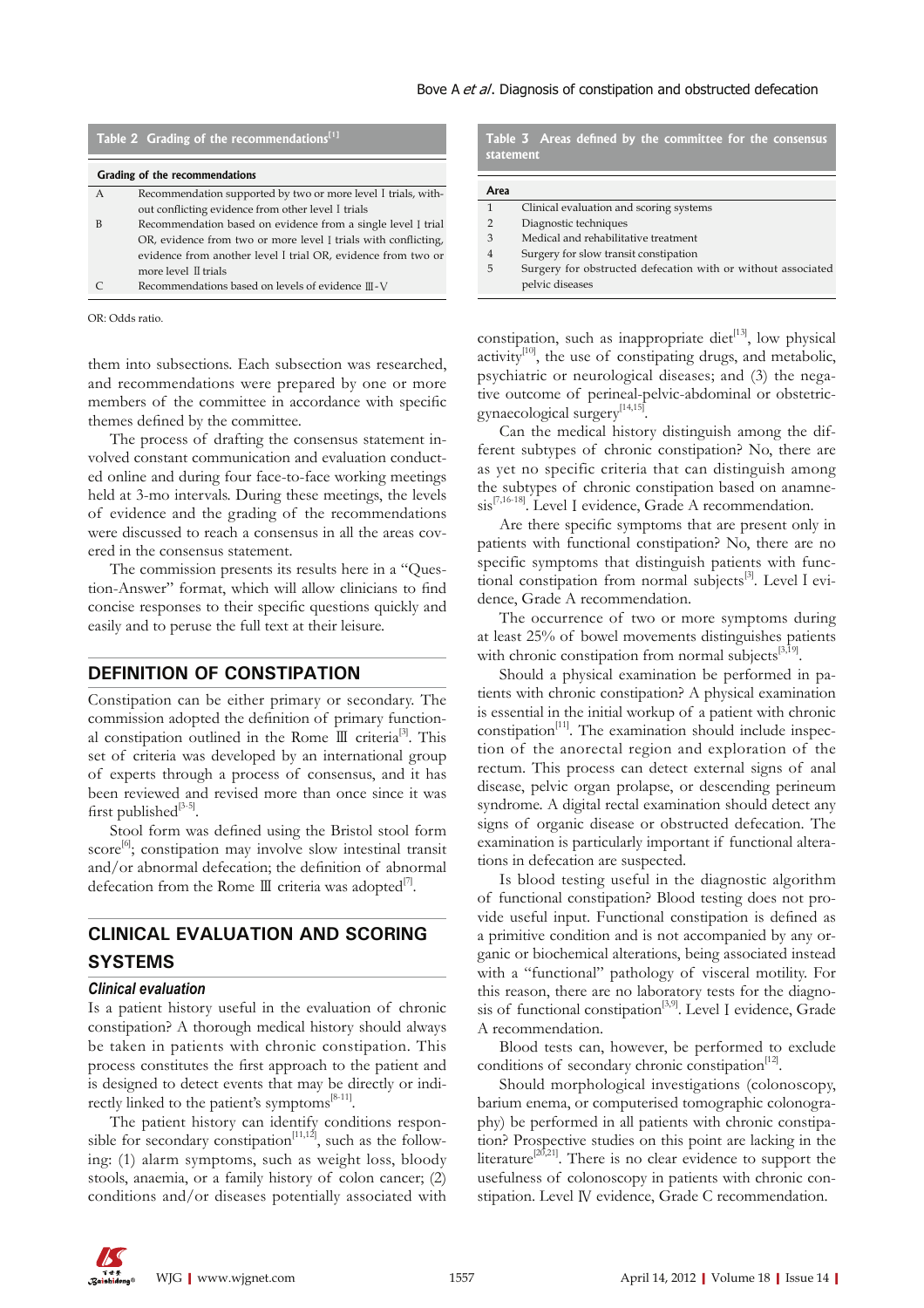However, morphologic investigations should always be performed in patients with alarm symptoms, in patients > 50 years of age, and in patients with a family history of colon cancer.

# **SCORING SYSTEMS IN CHRONIC CONSTIPATION**

#### *Scoring systems to quantify disease severity*

Various scoring systems have been developed to quantify the severity of constipation. These systems are particularly important in a subjective, functional disease, such as constipation, to evaluate the results of therapy.

An early scoring system, the chronic idiopathic constipation index (CICI), was published in *Techniques of Coloproctology* in 1996<sup>[22]</sup>. It is based on seven variables (scored from 0 to 3, with a maximum score of 21) and was designed to detect chronic idiopathic slow transit constipation. The CICI was the first evaluation system that took into consideration signs of autonomic neuropathy. However, it has never been validated in a prospective study.

In 1999, the Patient Assessment of Constipation Symptoms $^{[23]}$  was published. This 12-item, patientadministered questionnaire has been validated and found to be effective, but it is rarely used in clinical studies.

The most widely adopted instrument is the Cleveland Clinic Constipation  $Score^{[24]}$ . It is easy to understand and administer and therefore has won broad acceptance, although it has not been formally validated. It consists of 8 items scored from 0 to 4 for a maximum score of 30. It should be noted that one of the items, "duration of symptoms", cannot be modified by therapy.

In 2002, a new, prospectively validated score, the symptom scoring system for constipation<sup>[25]</sup>, consisting of 11 items scored from 0 to 3 or 4 for a maximum possible score of 39, was published, but it is rarely used.

More recently the Constipation Severity Instrument  $(CSI)^{[26]}$  was developed. It is a well-designed scoring system consisting of 78 items that can identify and quantify different types of constipation (IBS, slow transit and obstructed defecation).

In 2008, the first instrument specifically designed for obstructed defecation syndrome, the obstructed defecation syndrome (ODS) score, was published in *Colorectal Disease*<sup>[27]</sup>. It consists of 7 items scored from 0 to 4 with a maximum score of 27, and it has been prospectively validated.

#### *Measuring quality of life in constipation*

Three Quality of Life (QoL) questionnaires for constipation have been published. The gastrointestinal QoL questionnaire<sup>[28]</sup> was designed to address all gastrointestinal symptoms and therefore is not specific for constipation. It includes 36 items with 5 possible answers, and it has a maximum possible score of 180.

In 2005, the first disease-specific questionnaire on constipation appeared, the Patient Assessment of Constipation Quality of Life<sup>[29]</sup>. It consists of 28 items scored from 0 to 4 with a maximum score of 112.

Recently, a new, statistically validated QoL questionnaire, the Constipation-Related Quality of Life (CRQOL)[30], was published. It includes 4 domains: social impact (11 items), distress (11 items), usual diet (11 items), and defecation features (4 items).

#### *Conclusions*

Several scoring systems for constipation can be found in the medical literature. The consensus of the committee is that the most reliable instruments for scoring disease severity are the CSI for constipation in general and the ODS score for obstructed defecation. The CRQOL is an excellent tool for evaluating the effects of constipation on the patient's quality of life. The use of these instruments is recommended for clinical trials.

# **DIAGNOSIS OF FUNCTIONAL CONSTIPATION**

### *Imaging in chronic constipation and obstructed defecation syndrome*

Currently available imaging techniques for chronic constipation and ODS include the following: (1) transit time (TT) studies<sup>[31,32]</sup>; (2) X-ray videoproctography<sup>[33]</sup> and colpocysto-entero-defecography<sup>[34,35]</sup>; (3) magnetic resonance (MR)-defecography<sup>[36]</sup>; and (4) ultrasonography (US) of the pelvic floor $\mathbb{R}^3$ .

Can a TT study differentiate slow transit constipation from obstructed defecation? Depending on the site of accumulation of the radiopaque markers along the large bowel, an initial TT study can differentiate between patients with total or segmental colonic slow transit constipation and patients with outlet obstruction. Unfortunately, lack of standardisation in the procedure makes it difficult to compare results among centres. Level V evidence, Grade C recommendation*.* In the case of distal obstruction, X-ray defecography is recommended as a second-line examination. The fact that this examination has been universally adopted makes it the benchmark against which to test newer modalities.

When should defecography be performed as opposed to colpo-cysto-entero-defecography? Defecography is indicated to rule out a variety of conditions that could play a role in the aetiology of the presenting symptom(s), such as paradoxical contraction of the puborectalis muscle<sup>[41,42]</sup>, a rectocele, recto-anal intussusception and complete external rectal prolapse. Colpo-cysto-enterodefecography should be performed when multiple compartment defects are suspected, including cystocele, enterocele, or descending perineum syndrome<sup>[43]</sup> .

Because their clinical significance remains a matter of debate, there is general agreement<sup> $[44-46]$ </sup> that the results of contrast radiography should not be relied on exclusively when making decisions regarding the treatment of a patient (including surgery).

When should MR defecography be considered as an alternative to X-ray examination? Due to the panoramic

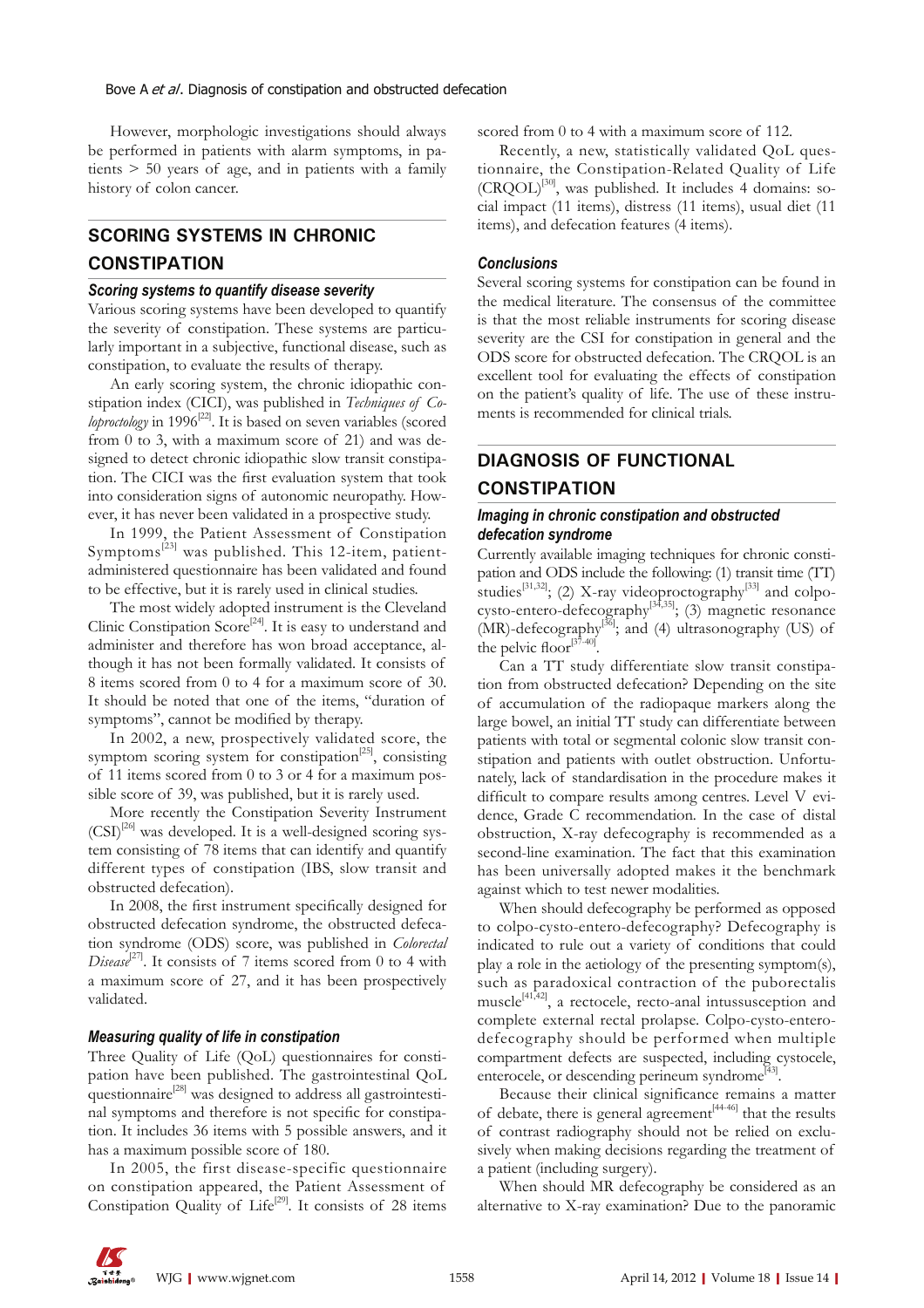view that they provide and the absence of ionising radiation, MR imaging of the pelvic floor and MR defecography are now frequently recommended as a valid alternative to contrast radiography, especially in young patients, female patients of reproductive age, pregnant patients, and those patients at risk for adverse reactions to the contrast medium.

Are the findings commonly observed on defecography captured equally well by MR defecography? Despite the less natural (horizontal) position of the patient during the exam, MR imaging can provide similar, and sometimes better, results than conventional X-rays, with the added advantage (especially in the case of defects affecting multiple compartments) of the superior reproducibility of the results $\int_{0}^{\frac{1}{2}(47,48)}$ . Consequently, while MR defecography is widely recommended as a tool to increase diagnostic confidence in cases of evacuation dysfunctions, MR neurography of the pelvic floor can be extremely useful in detecting pudendal nerve entrapment neuropathy in patients with chronic pelvic pain<sup>[49]</sup>. Level Ⅴ evidence, Grade C recommendation.

Can defecographic findings be assessed and measured by perineal, endovaginal and endoanal sonography? There has been a reappraisal of the use of perineal, introital, endoanal and endovaginal US (conventional 2-D and 3-D images recorded using a variety of probes: convex, end-fire, linear and axial 360° rotating models) in the evaluation of the pelvic floor anatomy in patients with evacuation dysfunctions<sup>[50-55]</sup>. With the exception of rectal evacuation<sup>[56]</sup>, the presence and severity of the most common ODS abnormalities visible on defecography can be equally well documented by any one of these sonography techniques. Level V evidence, Grade C recommendation.

What is the role of endovaginal sonography in chronic constipation? Currently, 2-D and 3-D endovaginal sonography are recommended as alternatives to defecography and MR imaging, respectively, when assessing the overall anatomic configuration and movement of the urogenital hiatus in patients with multiple defects affecting the muscular and fascial components of various compartments (anterior, middle and posterior), which are possibly indicative of descending perineum syndrome or pelvic organ prolapse<sup>[53,54]</sup>. Level V evidence, Grade C recommendation.

What is the role of endoanal sonography in chronic constipation? Given the inherently static nature of this examination and the presence of a foreign object in the anal canal (i.e., the endocavitary probe), endoanal sonography is of limited value in the diagnosis of chronic constipation. Recently, however, the advent of 3-D reconstruction has significantly increased the diagnostic confidence associated with this technique<sup>[55]</sup>, which can provide detailed imaging of abnormalities, such as the extent of anal sphincter defects, the anatomy of fistulous tracts in complex perianal sepsis, and submucosal invasion in early anorectal cancers.

In summary, general agreement exists among authors

that the first-line examination remains TT, followed by X-ray defecography. When the appropriate instruments and trained personnel are available, MRI and/or pelvic floor sonography can further complement defecography by providing information on the movement of the pelvic floor and the organs that it supports.

#### *Anorectal manometry*

Anorectal manometry measures anal canal pressures. Perfusion catheters are generally employed, rather than solid-state microtransducers, which are more reliable but too expensive for routine use<sup>[57]</sup>. Vector volume manometry has been developed to provide a 3-D view of the anal sphincter, but its clinical utility is still under evaluation<sup>[58]</sup>. Recently, the high-resolution manometry has been shown to provide grater details than water-perfused manometry, but it is still in the experimental stage<sup>[59]</sup>.

The reproducibility of anal manometry is high<sup>[60]</sup>, but its reliability depends on the operator's experience, and its utility is limited by the absence of standardised protocols[61,62] and of data from large numbers of normal subjects<sup>[57,63]</sup>. Moreover, most of the parameters measured by anorectal manometry (anal canal pressure, sensory thresholds) are influenced by sex and age $[64]$ .

Should anorectal manometry always be performed in patients with chronic constipation and/or obstructed defecation? The main indication for anorectal manometry is the presence of obstructed defecation<sup>[65,66]</sup>. It should also be performed in patients who do not improve with first-line treatments for chronic constipation (a defecation disorder is reported in 51% of such patients)<sup>[12,67]</sup>.

Anorectal manometry, together with other tests, can provide essential information on the rectoanal function defects involved in the physiopathology of obstructed defecation, including increased pressure in the anal canal, rectoanal inhibitory reflex defects, lower rectal sensitivity, and increased rectal compliance<sup>[7]</sup>. Level Ⅱ evidence, Grade B recommendation.

Is anorectal manometry sufficient for the diagnosis of obstructed defecation? There is no gold standard for the diagnosis of obstructed defecation, and manometry alone does not provide sufficient grounds for the diagnosis. A comprehensive evaluation of anorectal function is necessary and should include tests to evaluate various aspects of defecation, including the balloon expulsion test, imaging techniques, and perhaps electromyography, in addition to manometry<sup>[7]</sup>. Defecography can evaluate the morphological and dynamic factors of defecation; anorectal manometry measures anorectal sensitivity and motility; and electromyography can provide information on electrical activity in the external anal sphincter muscle during straining. The balloon expulsion test can confirm the diagnosis of obstructed defecation<sup>[68,69]</sup>. Level II evidence, Grade B recommendation*.*

Anorectal manometry consists of several tests; which of them are most useful in the diagnosis of obstructed defecation? At a minimum, the following tests should be performed<sup>[70]</sup>: resting anal pressure, squeezing pressure,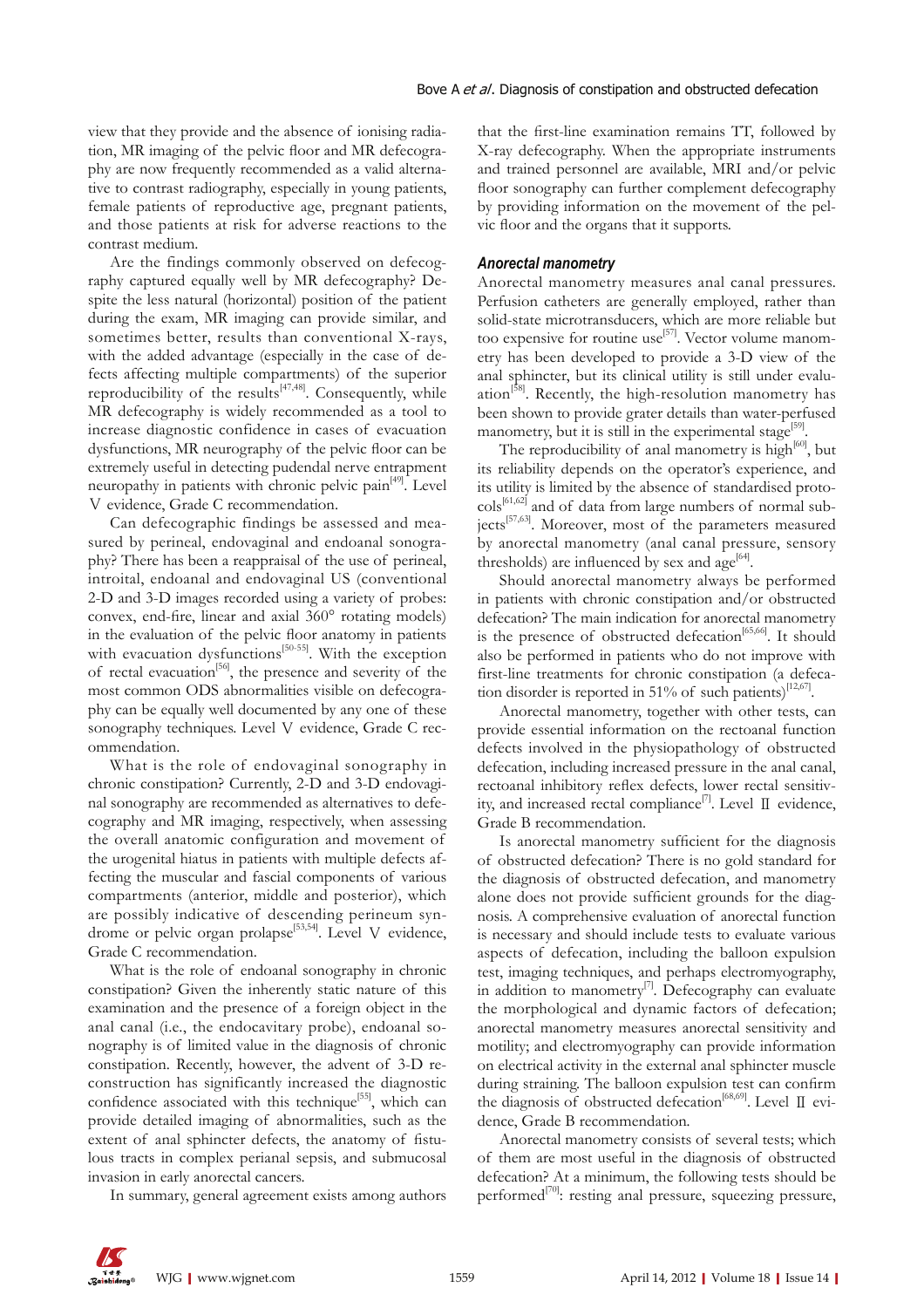| Table 4 Interpretation of the manometric data |                                        |                                                                                                                                   |  |
|-----------------------------------------------|----------------------------------------|-----------------------------------------------------------------------------------------------------------------------------------|--|
| Test                                          | Parameter evaluated                    | Interpretation                                                                                                                    |  |
| Resting pressure                              |                                        | IAS (70% of resting pressure) and EAS P increased: Hypertonic sphincters (IAS and/or EAS). Oral nitroglycerin can identify        |  |
|                                               | (30% of resting pressure)              | the sphincter involved because it relaxes IAS, but not EAS                                                                        |  |
| Squeeze pressure                              | EAS                                    | The fatigue rate index can be calculated based on the pressure and duration of the                                                |  |
|                                               |                                        | contraction. However, the usefulness of the test in both constipated and incontinent<br>patients is disputed <sup>[112,113]</sup> |  |
| Rectoanal inhibitory reflex                   | IAS relaxation during rectal inflation | Absent: Possible hirschsprung;                                                                                                    |  |
|                                               |                                        | If present with elevated volume inflation: Megarectum <sup>[57]</sup>                                                             |  |
| Rectal sensitivity                            | Rectal sensory function at different   | Elevated sensory thresholds may be linked to changes in rectal biomechanics (megar-                                               |  |
|                                               | volumes                                | ectum) or to afferent pathway dysfunction <sup>[114,115]</sup>                                                                    |  |
| Rectal compliance                             | Mechanical rectal function             | Increased compliance: megarectum <sup>[57]</sup>                                                                                  |  |
| Attempted defecation                          | Synchronisation between the increase   | Three types of dysfunction may be detected <sup>[65]</sup> :                                                                      |  |
|                                               | in rectal pressure and the decrease    | Type 1: Adequate rectal P increase but associated with anal P increase;                                                           |  |
|                                               | in anal pressure during attempts to    | Type 2: Inadequate rectal $P$ increase associated with anal $P$ increase or inadequate                                            |  |
|                                               | defecate                               | anal P decrease;                                                                                                                  |  |
|                                               |                                        | Type 3: Adequate rectal P increase but inadequate anal P decrease                                                                 |  |
|                                               |                                        |                                                                                                                                   |  |

IAS: Internal anal sphincter; EAS: External anal sphincter; *P*: Pressure. Modified from Azpiroz *et al*[57] .

rectoanal inhibitory reflex, rectal sensations (first sensation, maximum tolerable volume), rectal compliance, and rectal and anal pressure during attempted defecation (straining)<sup>[57,71]</sup>. The results will vary with age and sex; normal values based on a large cohort of healthy individuals are still lacking[57]. Level Ⅲ evidence, Grade C recommendation*.*

How should I interpret the results of anorectal manometric tests for obstructed defecation? The interpretation of the manometric data in clinical and physiopathologic terms is summarised in Table 4.

Are there typical manometric abnormalities in chronic constipation and/or obstructed defecation? The main abnormality in obstructed defecation is absent or inadequate relaxation of the anal sphincter, sometimes associated, paradoxically, with contraction during straining (dyssynergia). Obstructed defecation may also be associated with absent or inadequate rectal pressure<sup>[65,67]</sup>. The "defecation index", or the ratio of maximal rectal pressure to minimal anal residual pressure $[65]$ , quantifies recto-anal coordination during attempted defecation. Abnormalities have also been reported in anal canal resting pressure, anal canal squeezing pressure (external anal sphincters exhaustion), rectoanal inhibitory reflex (RAIR), rectal sensitivity, and compliance. Level Ⅲ evidence, Grade C recommendation*.*

How can anorectal manometry be used to guide choices regarding therapy? Anorectal manometry can shed light on the physiopathologic mechanisms of obstructed defecation and help to develop a pelvic floor rehabilitation program for the patient<sup>[72]</sup>. It should be included in the pre-operative evaluation when a surgical reduction in rectal capacity is planned<sup>[73,74]</sup>. If RAIR is absent, Hirschsprung disease should be suspected. Elevated sensory thresholds, increased compliance, and rectal motor dysfunction are frequent in constipated patients $\lim_{t \to \infty}$  and can be treated with sensory retraining biofeedback therapy, based on sensory values obtained by means of anorectal manometry<sup>[77]</sup>. The results of biofeedback and electrical stimulation can be measured with anorectal manometry, and in fact, a reduction in rectal sensory thresholds has been demonstrated<sup>[78,79]</sup>. Level  $\rm I\!I\!I$ evidence, Grade C recommendation.

#### *Balloon expulsion test*

The balloon expulsion test is a simple, inexpensive test that can identify patients with abnormal defecation.

What is the usefulness of the balloon expulsion test to diagnose dyssynergic defecation? The balloon expulsion test has not yet been standardised; the filling volume of the balloon, the position of the patient, and the expulsion time have differed in various studies.

Trials including healthy controls. Two trials performed the test with the patient seated and the balloon filled with 50 mL of water;  $59\%^{[67]}$  and  $25\%^{[80]}$  of the constipated patients and  $16\%^{[67]}$  of the controls were unable to expel the balloon within 5 min.

In the third trial $[81]$ , the expulsion time was not specified, and the test was performed with a balloon filled with different volumes of water; 100% of patients with idiopathic megarectum, 53% of patients with a normal colonic transit time, 36% of patients with a slow transit colonic time, and 7% of controls were unable to expel the balloon.

Other trials. Some trials<sup>[82-84]</sup> have assessed patients with pelvic floor dyssynergia and have reported positive results in 23% to 57% of patients. However, different methods were used, so the results are not comparable.

In one trial<sup>[85]</sup>, the balloon was filled to the point at which the need to defecate was triggered, and the balloon had to be expelled within one minute. The authors concluded that a negative test is useful "to identify patients who do not have dyssynergia" and resulted in a specificity of 89%, a sensibility of 88%, a positive predictive value of 67%, and a negative predictive value of 97%.

The balloon expulsion test cannot be used as a gold standard for the diagnosis of "dyssynergic defecation" and should be integrated with other anorectal tests. Level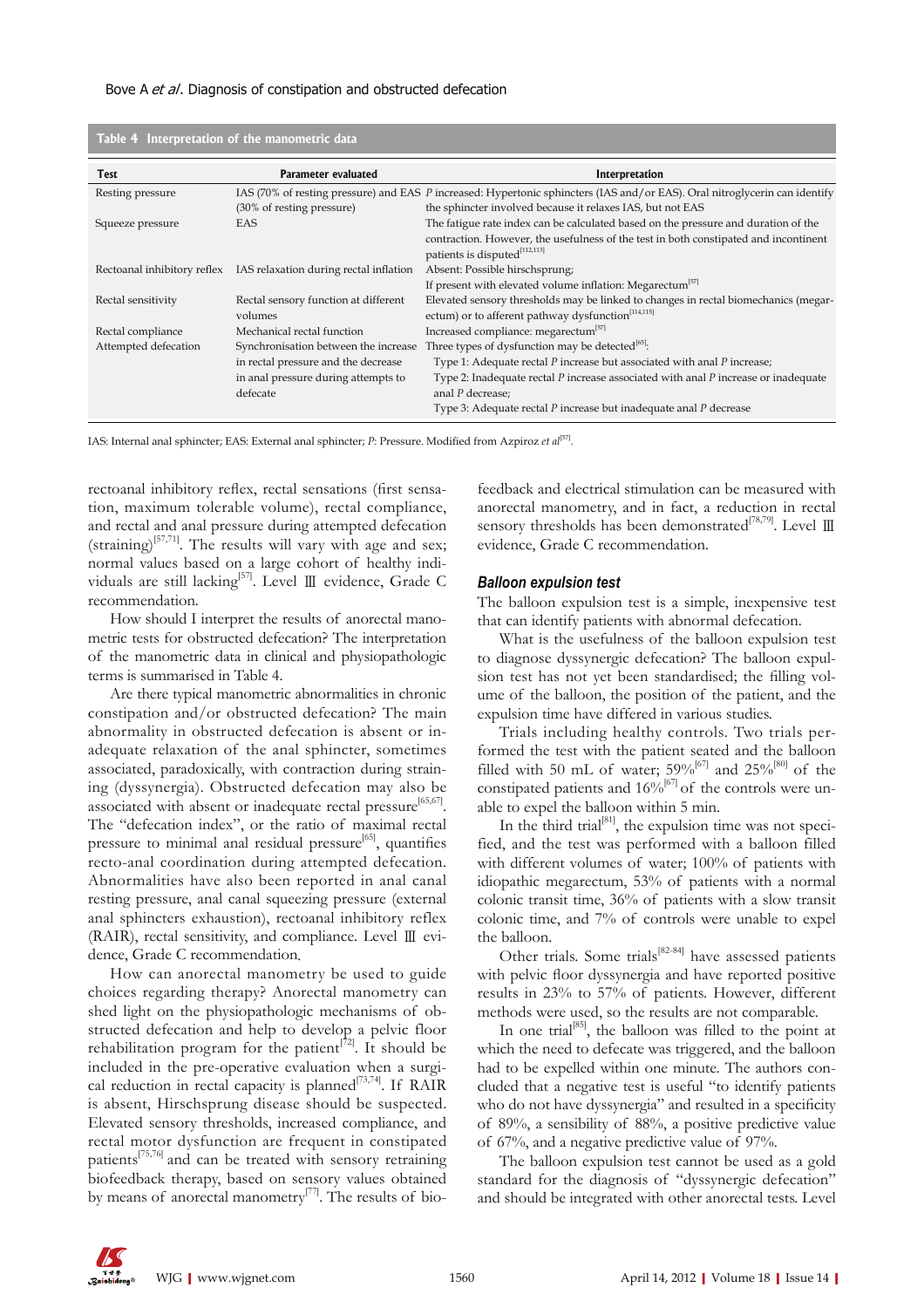Ⅲ evidence, Grade C recommendation.

#### *Colonic manometry*

Slow transit constipation (STC) is characterised by prolonged colonic transit, generally measured in terms of intestinal transit time using radiopaque markers<sup>[86]</sup>. Colon manometry shows the daily patterns of bowel activity, identifying high amplitude waves, which correspond to mass movement in the intestine, and low amplitude waves<sup>[87,88]</sup>. Manometric studies<sup>[89,90]</sup> in STC patients have shown that propagating activity may be altered in frequency, amplitude and duration; segmental activity can be maintained or drastically lost, but there is, above all, a subversion of the periodicity of motor activity in the colon. Recently, a new method of evaluating propagated motor activity or "propagating sequences" has been developed, but it is still in the experimental stage<sup>[91]</sup>.

What are the clinical applications of colonic manometry? In patients with serious STC symptoms, colonic manometry can be helpful in the diagnosis and in decisions regarding therapy (whether conservative or surgical)<sup>[61]</sup>. Level IV evidence, Grade C recommendation.

How should colon manometry be performed in patients with slow transit constipation? In the clinical setting, the bisacodyl test should be used. This procedure tests the stimulation of residual colonic propulsive activity, and it can be used to identify the subgroup of patients with severe slow transit constipation or "inertia coli", one incontrovertible indication for total colectomy<sup>[92-94]</sup>. Thus, colonic manometry may help to diagnose an underlying myopathy or neuropathy and to differentiate slower transit due to neuromuscular function<sup>[95]</sup>. Level V evidence, Grade C recommendation.

#### *Pathologies of the colon*

The pathophysiology of slow transit constipation is not known<sup>[96]</sup>, but there is evidence to indicate that certain subtypes of idiopathic constipation are secondary to visceral neuropathy<sup>[97-99]</sup>, such as aberrant regulation of the nervous enteric system or parasympathetic alterations<sup>[100]</sup>.

What STC alterations can be verified on histology? Qualitative and quantitative alterations in the enteric nervous system can be observed on histology, from alterations in the neurotransmitters to the loss of argyrophilic neurons and neurofilaments and myenteric plexus hypoganglionosis<sup>[101]</sup>. More recently, reductions in the number of cells of Cajal have been described<sup>[102,103]</sup>. Level Ⅲ evidence, Grade C recommendation*.* 

Is an endoscopic biopsy sufficient, or is a full-wall thickness biopsy necessary? Endoscopic biopsies only provide information on the mucosa and cannot detect other histological alterations; therefore, they are not useful in the pathogenetic evaluation of STC. Given the nature of the alterations, it is necessary to conduct biopsies that reach the muscle layer.

What is the role of the suction biopsy in STC? Suction biopsy is the gold standard for the diagnosis of intestinal neurodysplasia, particularly in children. In the

differential diagnosis, four biopsy samples should be taken between 2 cm and 10 cm from the pettinea linea<sup>[104]</sup>. The histological findings can distinguish STC from Hirschsprung disease and contribute to the diagnosis of intestinal neurodisplasia and other degenerative diseases of the colon (i.e., amyloidosis, desmosis, elastosis)<sup>[105]</sup>. Level Ⅱ evidence, Grade B recommendation.

What is the role of immunohistochemistry? Immunohistochemistry is the main tool for the histological evaluation of nerves and connective tissues. There are no clinical studies in the literature that focus on this particular examination. Pathologists recommend that immunohistochemical analysis be undertaken in suspected cases of  $STC^{[106]}$ .

The Consensus Committee therefore recommends that immunohistochemistry be performed to document patterns of slow transit constipation.

#### *Gastrojejunal manometry*

There is evidence that slow transit constipation subtends diffuse enteric neurological involvement, probably of the myenteric plexus and, above all, the system of interstitial cells of Cajal<sup>[107]</sup>. Various studies have highlighted different ileal dysfunctions: in two retrospective analyses, 20.6% of patients with chronic constipation showed gastrojejunal abnormalities<sup>[61,108]</sup>. Cardiovascular tests for dysautonomia, which are widely used in diabetic neuropathy, are not applicable in the diagnostic workup of slow transit constipation.

The most meaningful test for myopathic or neuropathic involvement (especially in the pre-surgical evaluation) in patients with chronic constipation is gastrojejunal manometry, as stated recently by the American Neurogastroenterology and Motility Society<sup>[109-111]</sup>.

What are the clinical applications of gastrojejunal manometry? Gastrojejunal manometry can be used to analyse antro-duodenal activity and fasting jejunal motility, particularly in patients with autonomic dysfunctions, such as diabetic neuropathy. In a recent study of 61 subjects undergoing gastrojejunal manometry, all STC patients and 94% of those patients with normal transit constipation exhibited alterations in small bowel motility in the postprandial and fasting phases, but there were no significant differences between the two groups<sup>[109]</sup>.

When should gastrojejunal manometry be performed in STC patients? In cases of STC, gastrojejunal manometry is recommended before surgery[93,109]. Level Ⅲ evidence, Grade C recommendation.

#### **REFERENCES**

- 1 An evidence-based approach to the management of chronic constipation in North America. *Am J Gastroenterol* 2005; **100**  Suppl 1: S1-S4
- 2 **Wald A**. Constipation in the primary care setting: current concepts and misconceptions. *Am J Med* 2006; **119**: 736-739
- 3 **Longstreth GF**, Thompson WG, Chey WD, Houghton LA, Mearin F, Spiller RC. Functional bowel disorders. *Gastroenterology* 2006; **130**: 1480-1491
- 4 **Drossman DA**, Richter NJ, Talley NJ, Thompson WG,

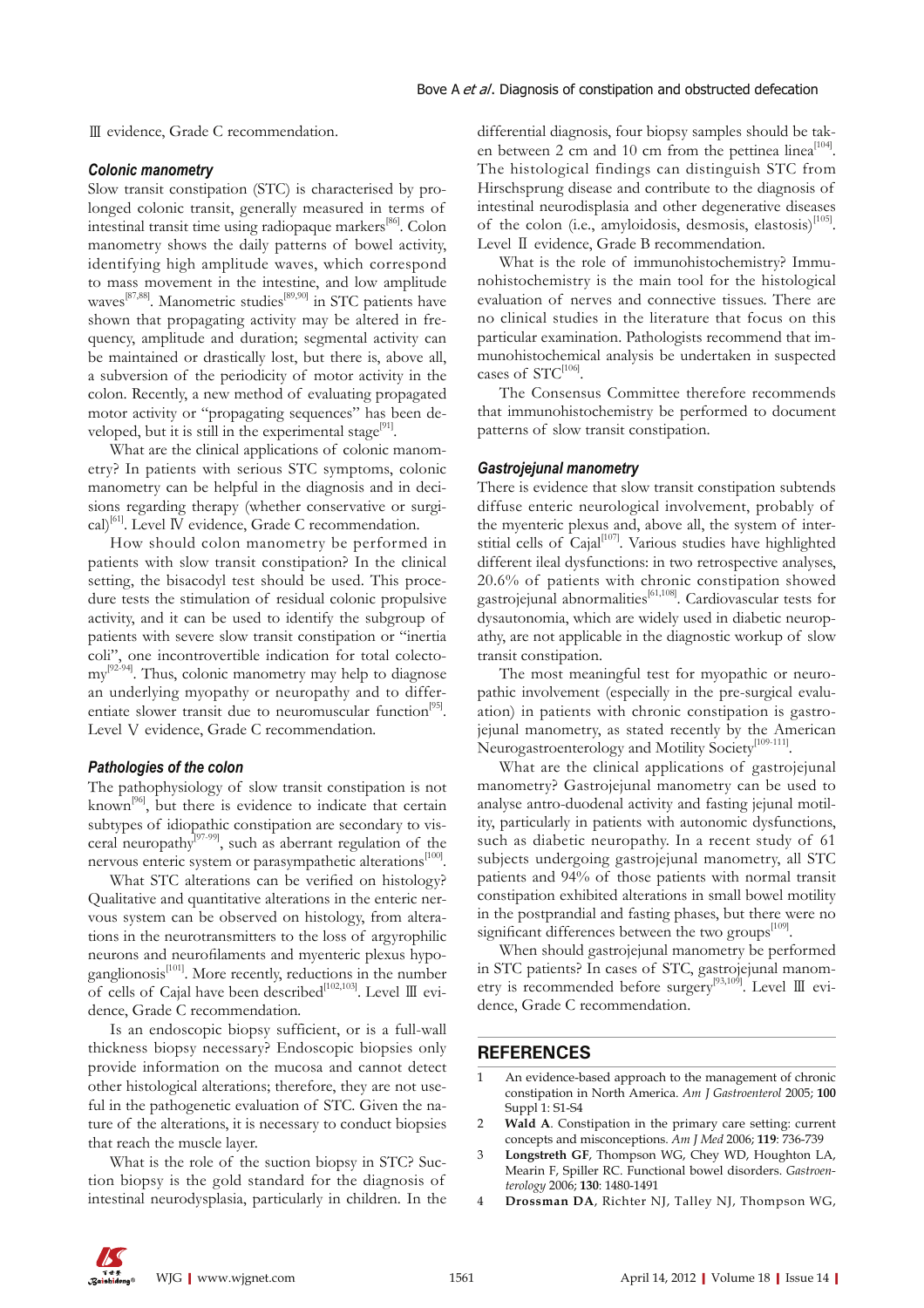Corazziari E, Whitehead WE. The functional gastrointestinal disorders: diagnosis, pathophysiology, and treatment. A multinational consensus. 1st ed. McLean, VA: Degnon Associates, 1994

- 5 **Thompson WG**, Longstreth GF, Drossman DA, Heaton KW, Irvine EJ, Müller-Lissner SA. Functional bowel disorders and functional abdominal pain. *Gut* 1999; **45** Suppl 2: II43- II47
- 6 **O'Donnell LJ**, Virjee J, Heaton KW. Pseudo-diarrhoea in the irritable bowel syndrome: patients' records of stool form reflect transit time while stool frequency does not. *Gut* 1988; **29**: A1455
- 7 **Bharucha AE**, Wald A, Enck P, Rao S. Functional anorectal disorders. *Gastroenterology* 2006; **130**: 1510-1518
- 8 **Lenzi F**, Caniggia A. Manuale di semeiotica medica. Torino. *Edizioni Minerva Medica* 1969: 3-23
- 9 **Brandt LJ**, Prather CM, Quigley EM, Schiller LR, Schoenfeld P, Talley NJ. Systematic review on the management of chronic constipation in North America. *Am J Gastroenterol* 2005; **100** Suppl 1: S5-S21
- 10 **Whitehead WE**, Drinkwater D, Cheskin LJ, Heller BR, Schuster MM. Constipation in the elderly living at home. Definition, prevalence, and relationship to lifestyle and health status. *J Am Geriatr Soc* 1989; **37**: 423-429
- 11 **Lindberg G**, Hamid SS, Malfertheiner P, Thomsen OO, Fernandez LB, Garisch J, Thomson A, Goh KL, Tandon R, Fedail S, Wong BC, Khan AG, Krabshuis JH, LeMair A. World Gastroenterology Organisation global guideline: Constipation--a global perspective. *J Clin Gastroenterol* 2011; **45**: 483-487
- 12 **Beck DE**. Initial evaluation of constipation. In: Wexner SD, Bartolo DC, editors. Constipation evaluation and management. Oxford: Butterworth-Heinemann, 1995: 31-38
- 13 **Locke GR**, Pemberton JH, Phillips SF. AGA technical review on constipation. American Gastroenterological Association. *Gastroenterology* 2000; **119**: 1766-1778
- 14 **Mehra G**, Weekes A, Vantrappen P, Visvanathan D, Jeyarajah A. Laparoscopic assisted radical vaginal hysterectomy for cervical carcinoma: morbidity and long-term follow-up. *Eur J Surg Oncol* 2010; **36**: 304-308
- 15 **Murad-Regadas S**, Peterson TV, Pinto RA, Regadas FS, Sands DR, Wexner SD. Defecographic pelvic floor abnormalities in constipated patients: does mode of delivery matter? *Tech Coloproctol* 2009; **13**: 279-283
- 16 **Chatoor D**, Emmnauel A. Constipation and evacuation disorders. *Best Pract Res Clin Gastroenterol* 2009; **23**: 517-530
- 17 **Pare P**, Ferrazzi S, Thompson WG, Irvine EJ, Rance L. An epidemiological survey of constipation in canada: definitions, rates, demographics, and predictors of health care seeking. *Am J Gastroenterol* 2001; **96**: 3130-3137
- 18 **McCrea GL**, Miaskowski C, Stotts NA, Macera L, Varma MG. Pathophysiology of constipation in the older adult. *World J Gastroenterol* 2008; **14**: 2631-2638
- 19 **Bellini M**, Alduini P, Bassotti G, Bove A, Bocchini R, Sormani MP, Bruzzi P, Pucciani F. Self-perceived normality in defecation habits. *Dig Liver Dis* 2006; **38**: 103-108
- 20 **Pepin C**, Ladabaum U. The yield of lower endoscopy in patients with constipation: survey of a university hospital, a public county hospital, and a Veterans Administration medical center. *Gastrointest Endosc* 2002; **56**: 325-332
- 21 **Rex DK**, Lehman GA, Ulbright TM, Smith JJ, Pound DC, Hawes RH, Helper DJ, Wiersema MJ, Langefeld CD, Li W. Colonic neoplasia in asymptomatic persons with negative fecal occult blood tests: influence of age, gender, and family history. *Am J Gastroenterol* 1993; **88**: 825-831
- 22 **Altomare DF**, Rinaldi M, Martinelli E, Mitolo C. Grading the severity of chronic idiopathic constipation. *Tech Coloproctol* 1996; **1**: 27-28
- 23 **Frank L**, Kleinman L, Farup C, Taylor L, Miner P. Psychometric validation of a constipation symptom assessment

questionnaire. *Scand J Gastroenterol* 1999; **34**: 870-877

- 24 **Agachan F**, Chen T, Pfeifer J, Reissman P, Wexner SD. A constipation scoring system to simplify evaluation and management of constipated patients. *Dis Colon Rectum* 1996; **39**: 681-685
- 25 **Knowles CH**, Scott SM, Legg PE, Allison ME, Lunniss PJ. Level of classification performance of KESS (symptom scoring system for constipation) validated in a prospective series of 105 patients. *Dis Colon Rectum* 2002; **45**: 842-843
- Varma MG, Wang JY, Berian JR, Patterson TR, McCrea GL, Hart SL. The constipation severity instrument: a validated measure. *Dis Colon Rectum* 2008; **51**: 162-172
- 27 **Altomare DF**, Spazzafumo L, Rinaldi M, Dodi G, Ghiselli R, Piloni V. Set-up and statistical validation of a new scoring system for obstructed defaecation syndrome. *Colorectal Dis* 2008; **10**: 84-88
- Eypasch E, Williams JI, Wood-Dauphinee S, Ure BM, Schmülling C, Neugebauer E, Troidl H. Gastrointestinal Quality of Life Index: development, validation and application of a new instrument. *Br J Surg* 1995; **82**: 216-222
- 29 **Marquis P**, De La Loge C, Dubois D, McDermott A, Chassany O. Development and validation of the Patient Assessment of Constipation Quality of Life questionnaire. *Scand J Gastroenterol* 2005; **40**: 540-551
- 30 **Wang JY**, Hart SL, Lee J, Berian JR, McCrea GL, Varma MG. A valid and reliable measure of constipation-related quality of life. *Dis Colon Rectum* 2009; **52**: 1434-1442
- Hinton JM, Lennard-Jones JE, Young AC. A ne method for studying gut transit times using radioopaque markers. *Gut* 1969; **10**: 842-847
- 32 **Metcalf AM**, Phillips SF, Zinsmeister AR, MacCarty RL, Beart RW, Wolff BG. Simplified assessment of segmental colonic transit. *Gastroenterology* 1987; **92**: 40-47
- 33 **Bartram CI**, Turnbull GK, Lennard-Jones JE. Evacuation proctography: an investigation of rectal expulsion in 20 subjects without defecatory disturbance. *Gastrointest Radiol* 1988; **13**: 72-80
- 34 **Altringer WE**, Saclarides TJ, Dominguez JM, Brubaker LT, Smith CS. Four-contrast defecography: pelvic "floor-oscopy". *Dis Colon Rectum* 1995; **38**: 695-699
- 35 **Maglinte DD**, Kelvin FM, Hale DS, Benson JT. Dynamic cystoproctography: a unifying diagnostic approach to pelvic floor and anorectal dysfunction. *AJR Am J Roentgenol* 1997; **169**: 759-767
- 36 **Lienemann A**, Anthuber C, Baron A, Kohz P, Reiser M. Dynamic MR colpocystorectography assessing pelvic-floor descent. *Eur Radiol* 1997; **7**: 1309-1317
- 37 **Beer-Gabel M**, Teshler M, Barzilai N, Lurie Y, Malnick S, Bass D, Zbar A. Dynamic transperineal ultrasound in the diagnosis of pelvic floor disorders: pilot study. *Dis Colon Rectum* 2002; **45**: 239-245; discussion 245-248
- 38 **Beer-Gabel M**, Teshler M, Schechtman E, Zbar AP. Dynamic transperineal ultrasound vs. defecography in patients with evacuatory difficulty: a pilot study. *Int J Colorectal Dis* 2004; **19**: 60-67
- 39 **Dietz HP**, Steensma AB. Posterior compartment prolapse on two-dimensional and three-dimensional pelvic floor ultrasound: the distinction between true rectocele, perineal hypermobility and enterocele. *Ultrasound Obstet Gynecol* 2005; **26**: 73-77
- 40 **Brusciano L**, Limongelli P, Pescatori M, Napolitano V, Gagliardi G, Maffettone V, Rossetti G, del Genio G, Russo G, Pizza F, del Genio A. Ultrasonographic patterns in patients with obstructed defaecation. *Int J Colorectal Dis* 2007; **22**: 969-977
- 41 **Kuijpers HC**, Bleijenberg G, de Morree H. The spastic pelvic floor syndrome. Large bowel outlet obstruction caused by pelvic floor dysfunction: a radiological study. *Int J Colorectal Dis* 1986; **1**: 44-48
- 42 **Halligan S**, Bartram CI, Park HJ, Kamm MA. Proctographic

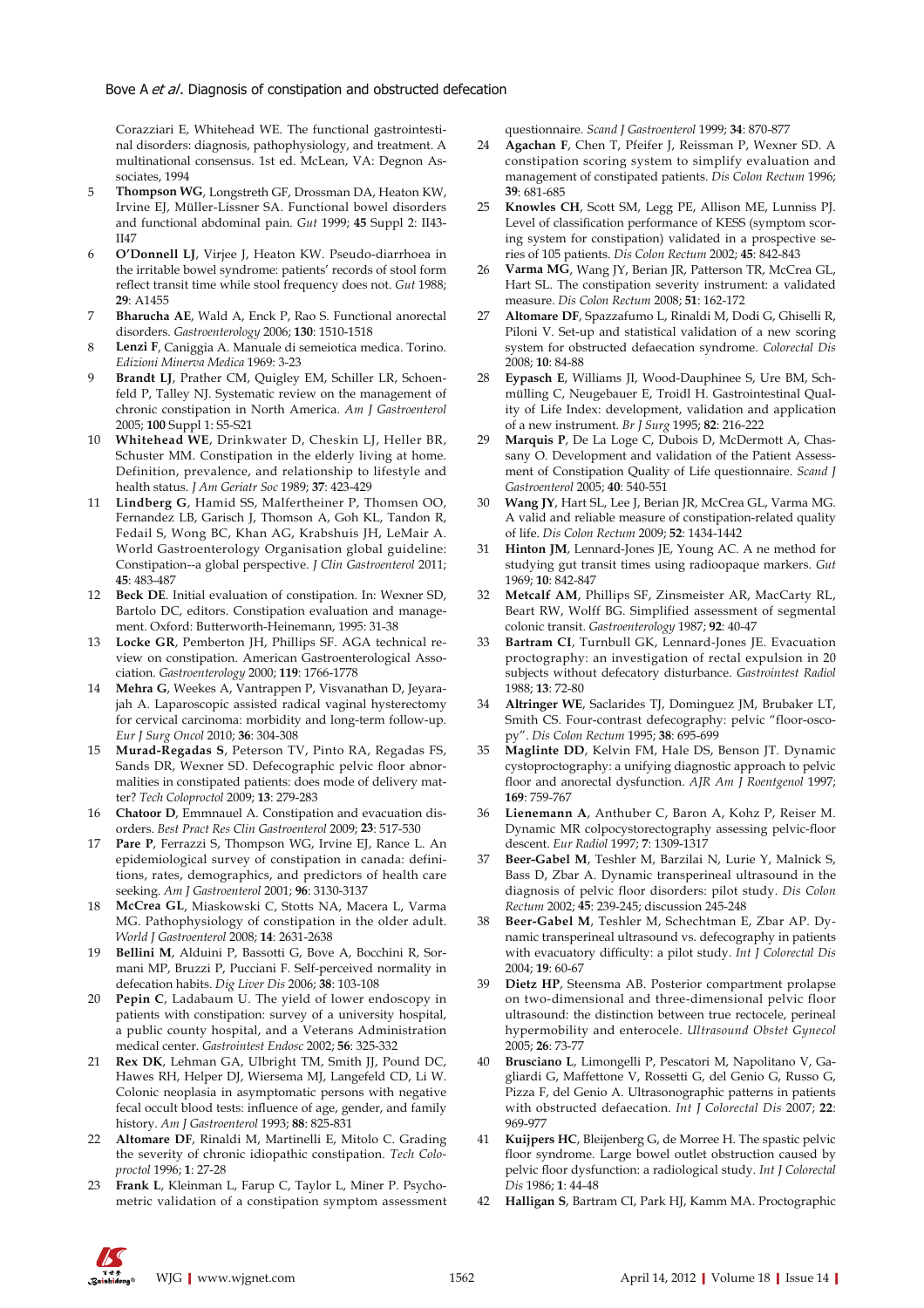features of anismus. *Radiology* 1995; **197**: 679-682

- 43 **Maglinte DD**, Kelvin FM, Fitzgerald K, Hale DS, Benson JT. Association of compartment defects in pelvic floor dysfunction. *AJR Am J Roentgenol* 1999; **172**: 439-444
- 44 **Ott DJ**, Donati DL, Kerr RM, Chen MY. Defecography: results in 55 patients and impact on clinical management. *Abdom Imaging* 1994; **19**: 349-354
- 45 **Hiltunen KM**, Kolehmainen H, Matikainen M. Does defecography help in diagnosis and clinical decision-making in defecation disorders? *Abdom Imaging* 1994; **19**: 355-358
- 46 **Spazzafumo L**, Piloni V. Rectal constipation and clinical decision-making: multiple correspondence analysis of defecographic findings. *Tech Coloproctol* 1999; **3**: 117-121
- 47 **Healy JC**, Halligan S, Reznek RH, Watson S, Bartram CI, Phillips R, Armstrong P. Dynamic MR imaging compared with evacuation proctography when evaluating anorectal configuration and pelvic floor movement. *AJR Am J Roentgenol* 1997; **169**: 775-779
- 48 **Kelvin FM**, Maglinte DD, Hale DS, Benson JT. Female pelvic organ prolapse: a comparison of triphasic dynamic MR imaging and triphasic fluoroscopic cystocolpoproctography. *AJR Am J Roentgenol* 2000; **174**: 81-88
- 49 **Filler AG**. Diagnosis and management of pudendal nerve entrapment syndromes: impact of MR neurography and open MR-guided injections. *Neurosurg Q* 2008; **18**: 1-6
- 50 **Sultan AH**, Loder PB, Bartram CI, Kamm MA, Hudson CN. Vaginal endosonography. New approach to image the undisturbed anal sphincter. *Dis Colon Rectum* 1994; **37**: 1296-1299
- 51 **Halligan S**, Northover J, Bartram CI. Vaginal endosonography to diagnose enterocoele. *Br J Radiol* 1996; **69**: 996-999
- 52 **Gold DM**, Bartram CI, Halligan S, Humphries KN, Kamm MA, Kmiot WA. Three-dimensional endoanal sonography in assessing anal canal injury. *Br J Surg* 1999; **86**: 365-370
- 53 **Dietz HP**. Ultrasound imaging of the pelvic floor. Part I: two-dimensional aspects. *Ultrasound Obstet Gynecol* 2004; **23**: 80-92
- 54 **Dietz HP**. Ultrasound imaging of the pelvic floor. Part II: three-dimensional or volume imaging. *Ultrasound Obstet Gynecol* 2004; **23**: 615-625
- 55 **Santoro GA**, Fortling B. The advantages of volume rendering in three-dimensional endosonography of the anorectum. *Dis Colon Rectum* 2007; **50**: 359-368
- 56 **Piloni V**, Spazzafumo L. Evacuation sonography. *Tech Coloproctol* 2005; **9**: 119-125; discussion 125-126
- 57 **Azpiroz F**, Enck P, Whitehead WE. Anorectal functional testing: review of collective experience. *Am J Gastroenterol* 2002; **97**: 232-240
- 58 **Schizas AM**, Emmanuel AV, Williams AB. Anal canal vector volume manometry. *Dis Colon Rectum* 2011; **54**: 759-768
- 59 **Jones MP**, Post J, Crowell MD. High-resolution manometry in the evaluation of anorectal disorders: a simultaneous comparison with water-perfused manometry. *Am J Gastroenterol* 2007; **102**: 850-855
- 60 **Bharucha AE**, Seide B, Fox JC, Zinsmeister AR. Day-to-day reproducibility of anorectal sensorimotor assessments in healthy subjects. *Neurogastroenterol Motil* 2004; **16**: 241-250
- 61 **Camilleri M**, Bharucha AE, di Lorenzo C, Hasler WL, Prather CM, Rao SS, Wald A. American Neurogastroenterology and Motility Society consensus statement on intraluminal measurement of gastrointestinal and colonic motility in clinical practice. *Neurogastroenterol Motil* 2008; **20**: 1269-1282
- 62 **Rao SS**. A balancing view: Fecal incontinence: test or treat empirically--which strategy is best? *Am J Gastroenterol* 2006; **101**: 2683-2684
- 63 **Corsetti M**, Passaretti S, Barzaghi F, Limido E, Bottini C, Tessera G, Gianfrate L, Bonecco S, Noris RA, Castagna V, Radaelli F, Strocchi E, Dinelli M, Fossati D, Strada E, Viviani G, Casa DD, Missale G. Gruppo Lombardo per lo Studio della Motilità Intestinale. Anorectal manometry with water-

perfused catheter in healthy adults with no functional bowel disorders. *Colorectal Dis* 2010; **12**: 220-225

- 64 **Gundling F**, Seidl H, Scalercio N, Schmidt T, Schepp W, Pehl C. Influence of gender and age on anorectal function: normal values from anorectal manometry in a large caucasian population. *Digestion* 2010; **81**: 207-213
- 65 **Sun WM**, Rao SS. Manometric assessment of anorectal function. *Gastroenterol Clin North Am* 2001; **30**: 15-32
- 66 **Rao SS**. Constipation: evaluation and treatment of colonic and anorectal motility disorders. *Gastrointest Endosc Clin N Am* 2009; **19**: 117-139, vii
- 67 **Rao SS**, Welcher KD, Leistikow JS. Obstructive defecation: a failure of rectoanal coordination. *Am J Gastroenterol* 1998; **93**: 1042-1050
- 68 **Wald A**. Clinical practice. Fecal incontinence in adults. *N Engl J Med* 2007; **356**: 1648-1655
- 69 **Pehl C**, Schmidt T, Schepp W. Slow transit constipation: more than one disease? *Gut* 2002; **51**: 610; author reply 610
- Rao SS, Azpiroz F, Diamant N, Enck P, Tougas G, Wald A. Minimum standards of anorectal manometry. *Neurogastroenterol Motil* 2002; **14**: 553-559
- 71 **Bharucha AE**. Update of tests of colon and rectal structure and function. *J Clin Gastroenterol* 2006; **40**: 96-103
- 72 **Pucciani F**, Rottoli ML, Bologna A, Cianchi F, Forconi S, Cutellè M, Cortesini C. Pelvic floor dyssynergia and bimodal rehabilitation: results of combined pelviperineal kinesitherapy and biofeedback training. *Int J Colorectal Dis* 1998; **13**: 124-130
- 73 **Gearhart S**, Hull T, Floruta C, Schroeder T, Hammel J. Anal manometric parameters: predictors of outcome following anal sphincter repair? *J Gastrointest Surg* 2005; **9**: 115-120
- 74 **Glasgow SC**, Birnbaum EH, Kodner IJ, Fleshman JW, Dietz DW. Preoperative anal manometry predicts continence after perineal proctectomy for rectal prolapse. *Dis Colon Rectum* 2006; **49**: 1052-1058
- 75 **Gladman MA**, Scott SM, Chan CL, Williams NS, Lunniss PJ. Rectal hyposensitivity: prevalence and clinical impact in patients with intractable constipation and fecal incontinence. *Dis Colon Rectum* 2003; **46**: 238-246
- 76 **Scott SM**, van den Berg MM, Benninga MA. Rectal sensorimotor dysfunction in constipation. *Best Pract Res Clin Gastroenterol* 2011; **25**: 103-118
- 77 **Gladman MA**, Lunniss PJ, Scott SM, Swash M. Rectal hyposensitivity. *Am J Gastroenterol* 2006; **101**: 1140-1151
- 78 **Battaglia E**, Serra AM, Buonafede G, Dughera L, Chistolini F, Morelli A, Emanuelli G, Bassotti G. Long-term study on the effects of visual biofeedback and muscle training as a therapeutic modality in pelvic floor dyssynergia and slow-transit constipation. *Dis Colon Rectum* 2004; **47**: 90-95
- 79 **Chang HS**, Myung SJ, Yang SK, Jung HY, Kim TH, Yoon IJ, Kwon OR, Hong WS, Kim JH, Min YI. Effect of electrical stimulation in constipated patients with impaired rectal sensation. *Int J Colorectal Dis* 2003; **18**: 433-438
- 80 **Bannister JJ**, Timms JM, Barfield LJ, Donnelly TC, Read NW. Physiological studies in young women with chronic constipation. *Int J Colorectal Dis* 1986; **1**: 175-182
- 81 **Barnes PR**, Lennard-Jones JE. Balloon expulsion from the rectum in constipation of different types. *Gut* 1985; **26**: 1049-1052
- 82 **Fleshman JW**, Dreznik Z, Cohen E, Fry RD, Kodner IJ. Balloon expulsion test facilitates diagnosis of pelvic floor outlet obstruction due to nonrelaxing puborectalis muscle. *Dis Colon Rectum* 1992; **35**: 1019-1025
- 83 **Glia A**, Lindberg G, Nilsson LH, Mihocsa L, Akerlund JE. Constipation assessed on the basis of colorectal physiology. *Scand J Gastroenterol* 1998; **33**: 1273-1279
- 84 **Rao SS**, Mudipalli RS, Stessman M, Zimmerman B. Investigation of the utility of colorectal function tests and Rome II criteria in dyssynergic defecation (Anismus). *Neurogastroenterol Motil* 2004; **16**: 589-596